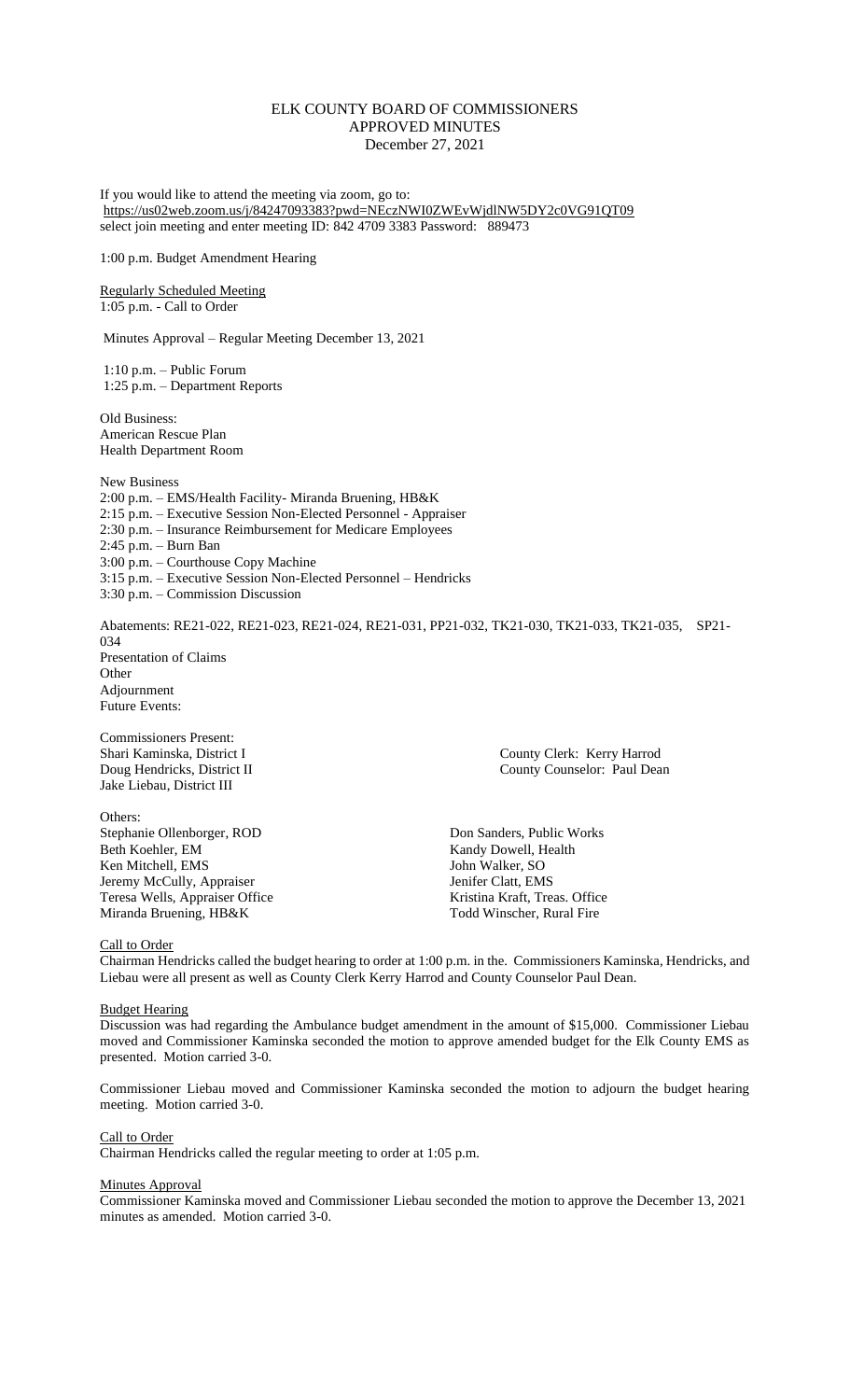# **Sheriff**

John Walker stated the red patrol truck is down. Sheriff Walker will be attending a Sheriff's Conference in Topeka January 24-26, 2022. Commissioner Kaminska moved and Commissioner Liebau seconded the motion to change Amy Bliss's pay from \$15.15 an hour to \$15.00 an hour effective January payroll. Motion carried 3-0.

### EMS

Ken Mitchell stated the first out truck is still down. The KRAF Grant for 2022 was presented to be signed. The grant will be used to help with the purchase of a power cot. Commissioner Liebau moved and Commissioner Kaminska seconded the motion to approve the grant application with a 30% match with KRAF. Motion carried 3-0.

#### Emergency Management

Beth Koehler stated the first LEPC meeting of the year will be January 13, 2022.

Public Works

# Road

Don Sanders presented an Agreement of Inspection for the bridge at Road 8 and his department reports. Commissioner Liebau moved and Commissioner Kaminska seconded the motion to approve Kirkham & Michael to do the inspection on the bridge on Road 8 and Oxen. Motion carried 3-0. The City of Longton grinding project began this morning. Equipment is being moved to Road 29A and Dove to clean out the debris under the bridge. Mr. Sanders stated the department is in need for two new crew trucks.

Noxious Weed

The mowers have been shut down because of fire danger.

Maintenance

Mr. Sanders stated both generators have been repaired and are currently in working order to his knowledge.

Appraiser

Discussion was had regarding abatements and land classifications.

Health

Kandy Dowell stated \$46,000 has been collected for administering COVID-19 vaccinations.

## Health Department Room

The Public Works Department will move to the Health Department Room and the current Public Works room will be used for storage when the new EMS/Health Facility is finished.

### Dust Control

Chairman Hendricks spoke with Sam Harshman regarding dust control and the road from the highway to the quarry on Limestone. The County will apply the dust control mixture and Harshman's will pay for half of the cost. Harshman's will also supply the rock from the highway to the quarry on Limestone.

#### Executive Session 1:46 p.m.

Commissioner Kaminska moved and Commissioner Liebau seconded the motion to go into executive session for 10 minutes to discuss employee performance with Jeremy McCully and Paul Dean present. Motion carried 3-0.

Back in session 1:56 p.m.

# Insurance Reimbursement for Medicare Employees

Kerry Harrod asked to Commission if they would consider raising the reimbursement amount. The Commission would like to have more information on the costs and discuss it at the next meeting.

#### EMS/Health Facility

Miranda Bruening stated January 5, 2022 will be the next site meeting at 2:00 p.m. Then the meetings will be every Friday starting January 14, 2022. The flooring, cabinets and counter tops are being installed.

#### Burn Ban

Discussion was had regarding implementing a standing burn ban order for Elk County. Todd Winscher will get more information and further discussion will be had.

## Courthouse Copy Machine

Commissioner Kaminska moved and Commissioner Liebau seconded the motion to sign a cash sales order on a new copy machine for the courthouse from Century Business Technologies in the amount of \$5,833.31 with an annual maintenance plan of \$912. Motion carried 3-0.

## Executive Session 2:40 p.m.

Commissioner Kaminska moved and Commissioner Liebau seconded the motion to go into executive session to discuss non-elected personnel for 10 minutes with Todd Winscher and Paul Dean present. Motion carried 3-0.

Back in session 2:50 p.m. No action.

#### Executive Session 2:52 p.m.

Commissioner Kaminska moved and Commissioner Liebau seconded the motion to go into executive session for 8 minutes to discuss employee performance with Kandy Dowell and Paul Dean present. Motion carried 3-0.